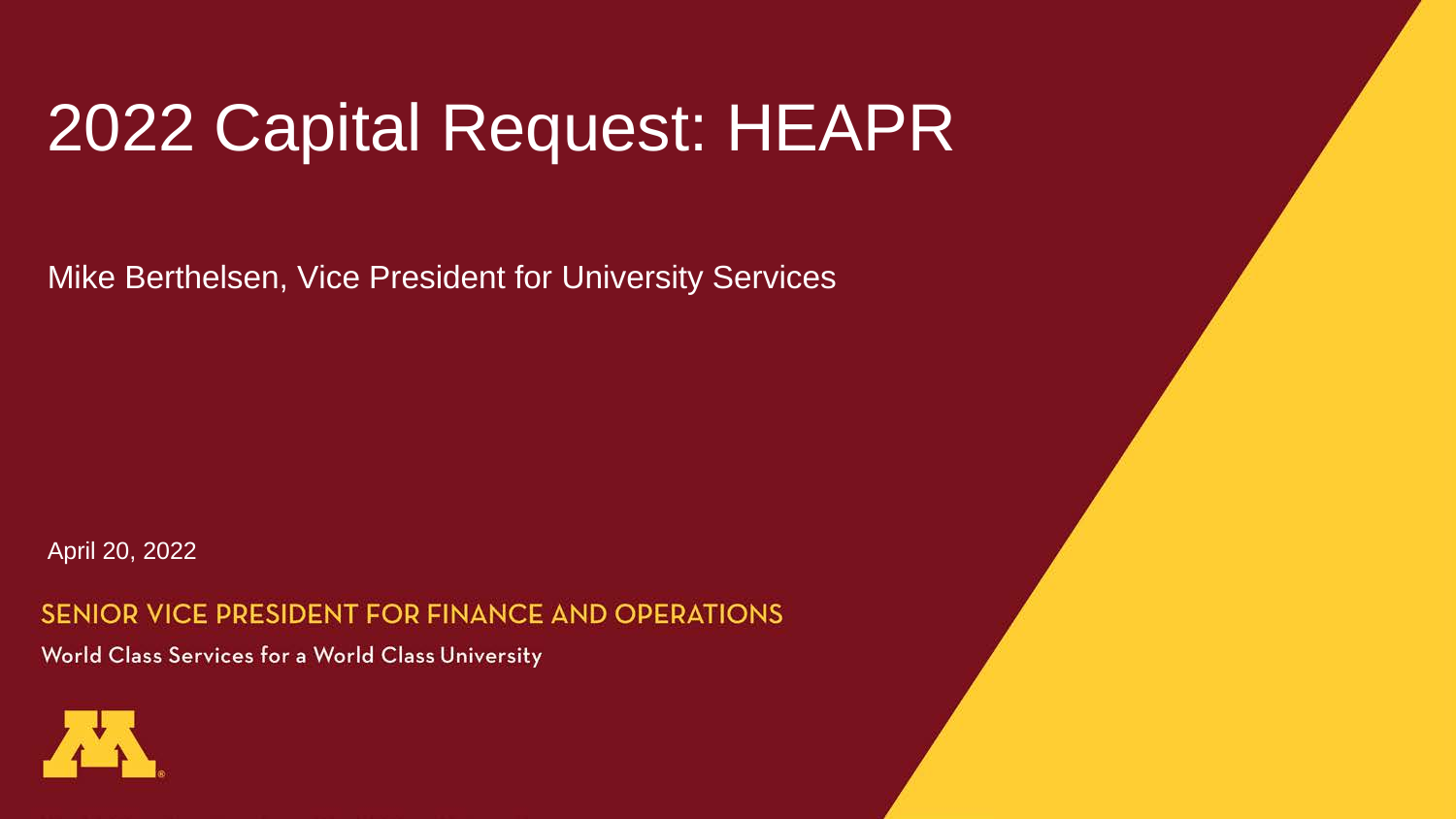# Capital Request Summary

| <b>Project Name</b>                                                 | <b>Project Total</b> | <b>UMN/</b> non-state<br><b>Investment</b> | <b>State Request</b> |
|---------------------------------------------------------------------|----------------------|--------------------------------------------|----------------------|
| <b>Higher Education Asset Preservation</b><br>& Replacement (HEAPR) | \$400.0              |                                            | \$400.0              |
| <b>Chemistry Undergraduate Teaching</b><br>Laboratories             | \$108.0              | \$36.0                                     | \$72.0               |
| <b>Science Building-Design</b>                                      | \$2.4                | \$0.8                                      | \$1.6                |
| <b>Agricultural Research and Education</b><br>Complex               | \$120.0              | \$60.0                                     | \$60.0               |
| <b>Health Discovery Hub</b>                                         | \$210.0              | \$70.0                                     | \$140.0              |
| <b>Health Sciences Facility-Design</b>                              | \$18.0               | \$6.0                                      | \$12.0               |
| <b>Total</b>                                                        | \$858.4              | \$172.8                                    | \$685.6              |

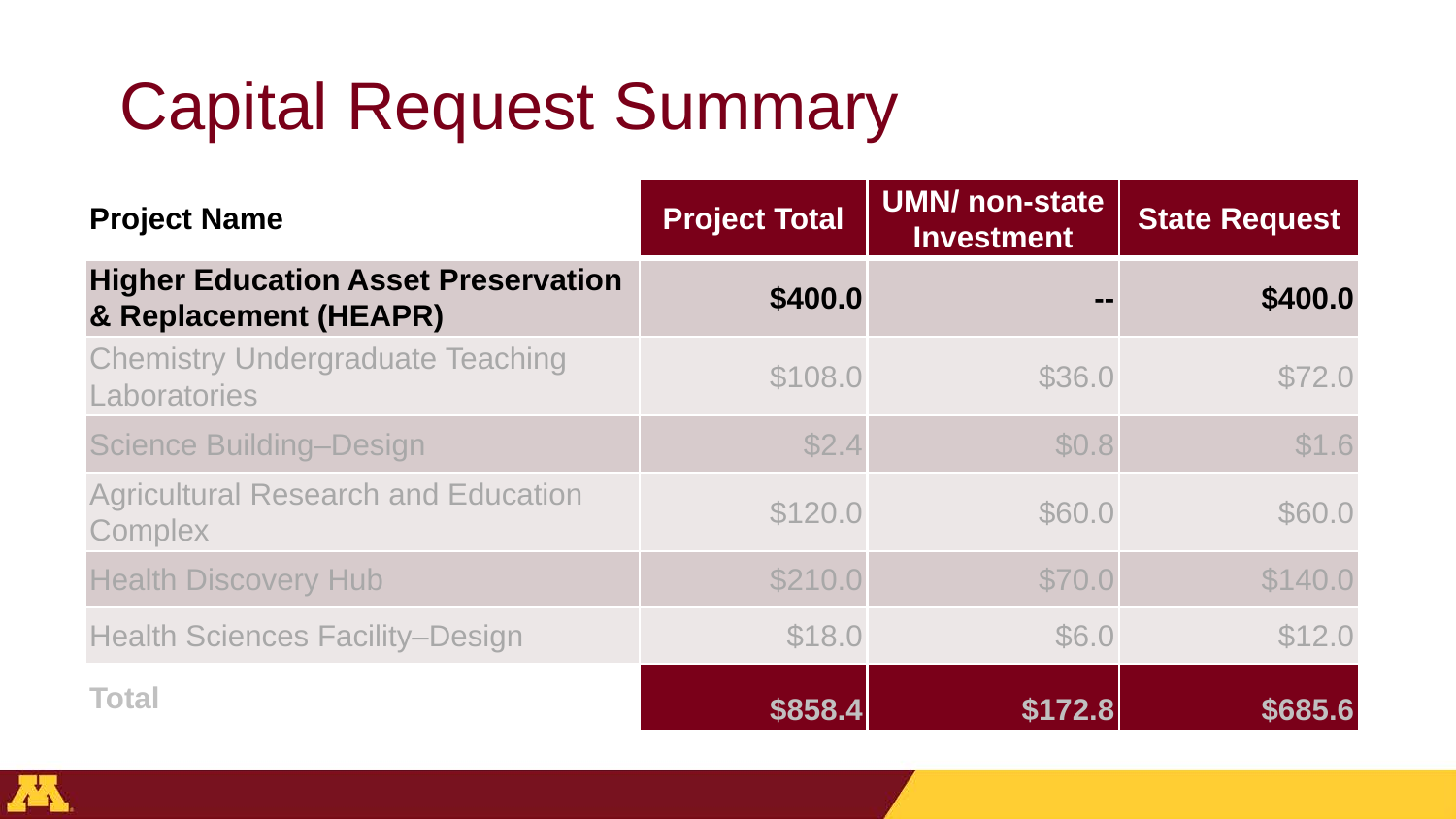### HEAPR

- **Higher Education Asset Preservation and Replacement (HEAPR)** is a category of bond funding created by the legislature to "preserve and replace existing campus facilities." (Statute 135A.046)
- The Legislature has strict criteria on how HEAPR funds may be spent. Projects must be for:
	- **Accessibility**
	- Health and Safety
	- **Building Systems**
	- **Infrastructure**
	- **Energy Efficiency**



UM-Crookston Ruptured Natural Gas Main

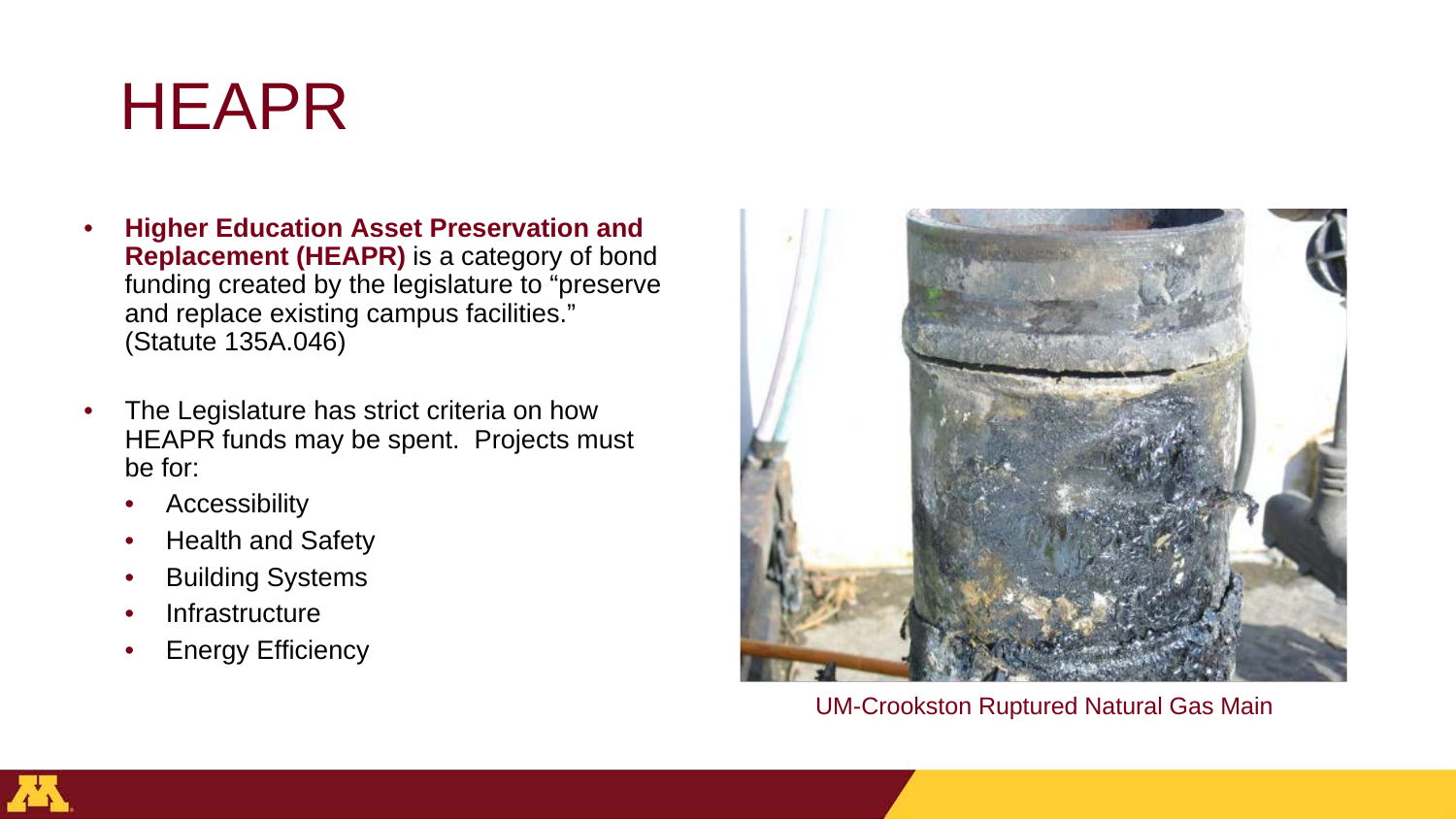### HEAPR Prioritization

- Alignment with Building x Building Plan
- Criticality of Facility Condition how bad is the problem?
- **Risk Assessment how likely to get worse soon, how likely to** impact other building components or become a much more expensive problem?
- Health and Safety Assessment what is risk for people, animals, program?
- **Regulatory Requirements is this more urgent due to law** changes, new codes, etc.?
- Program Impact how significantly is this facility condition issue impacting or limiting teaching, research, and other program needs?

#### **\$400M Request by Project Type**



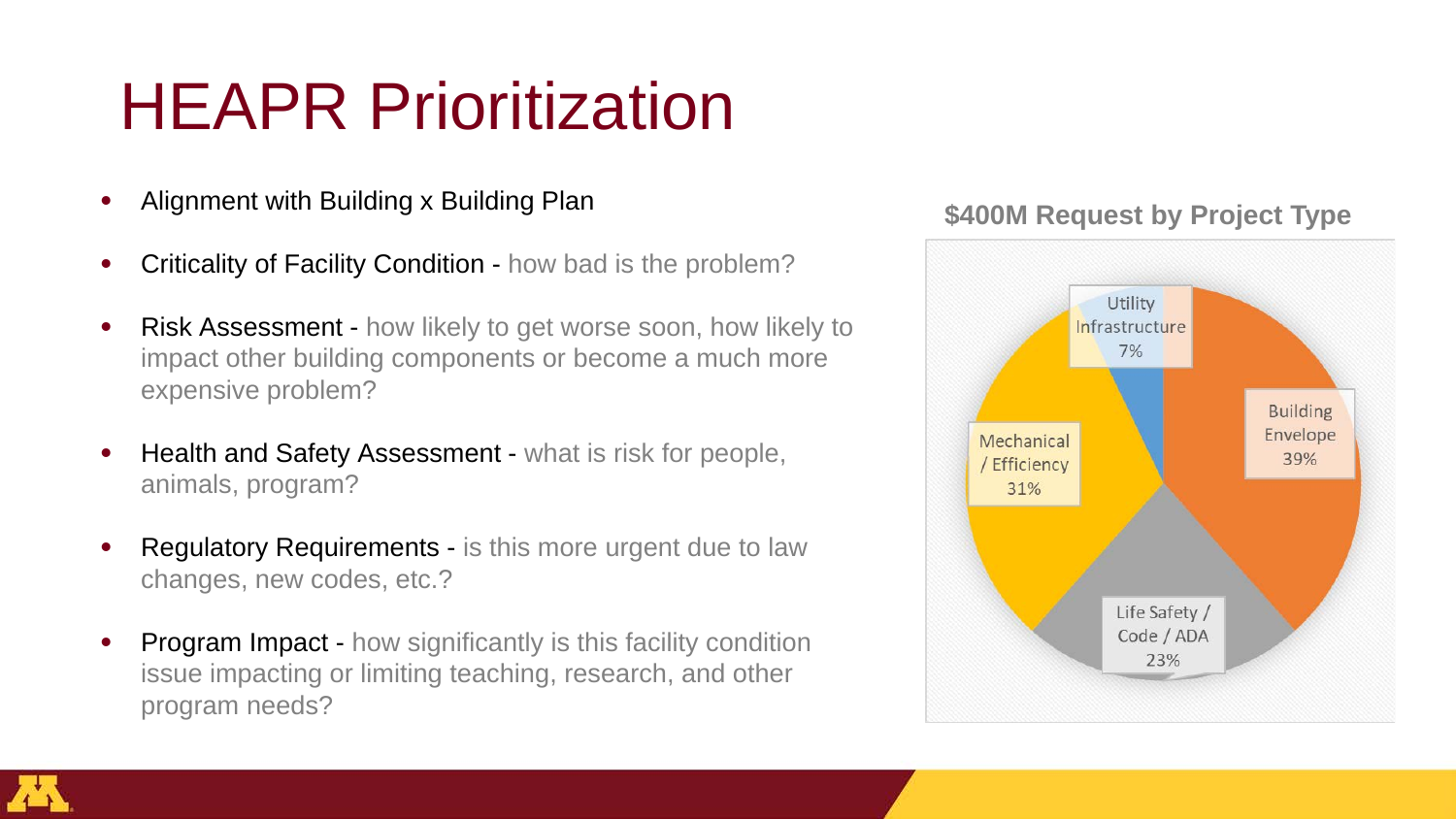### HEAPR benefits all campuses and sites

#### **Crookston Campus**

Natural Gas Distribution System Stabilization

**Duluth Campus** Humanities Building - HVAC and Code Renewal

#### **Morris Campus**

Multi-Ethnic Resource Center - Elevator Installation

#### **Twin Cities Campus**

Food Science Nutrition Building Renewal



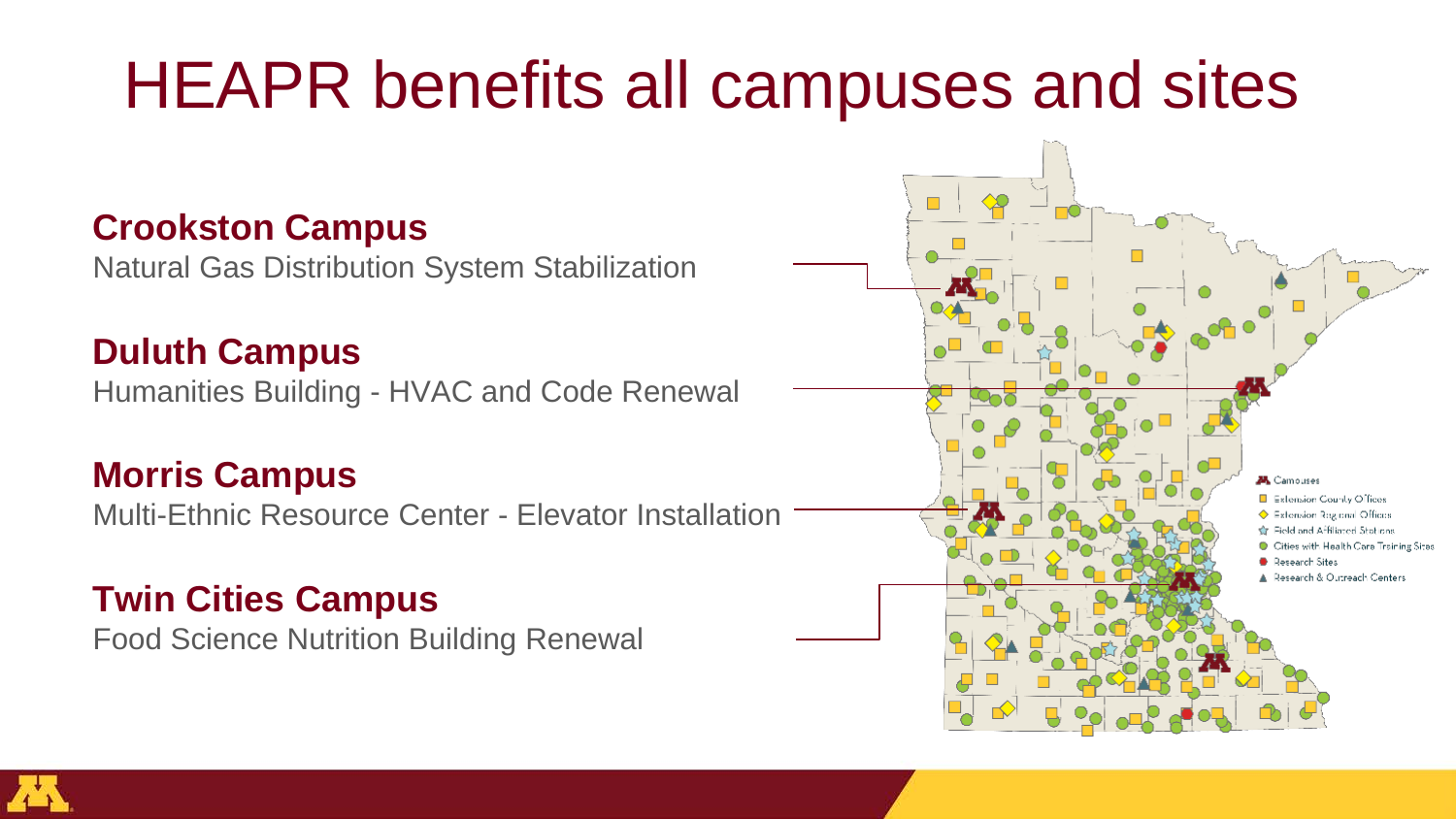### HEAPR Allocation across the State

Formula: 50% GSF + 50% Need = Allocation

| <b>Campus</b>                | Eligible GSF (%) | <b>10 Yr Need (%)</b> | <b>Model</b><br><b>Allocation (%)</b> | \$400M Allocation |             |
|------------------------------|------------------|-----------------------|---------------------------------------|-------------------|-------------|
| <b>Twin Cities</b>           | 81.2%            | 85.8%                 | 83.5%                                 | \$                | 334,006,187 |
| <b>Duluth</b>                | 9.8%             | 8.1%                  | 9.0%                                  | \$                | 35,812,926  |
| <b>Morris</b>                | 3.2%             | 2.7%                  | 3.0%                                  | \$                | 11,855,812  |
| Crookston                    | 2.2%             | 1.7%                  | 2.0%                                  | \$                | 7,978,945   |
| Research Outreach<br>Centers | 3.6%             | 1.6%                  | 2.6%                                  | \$                | 10,346,130  |
| <b>Grand Total</b>           | 100.0%           | 100.0%                | 100.0%                                | \$                | 400,000,000 |

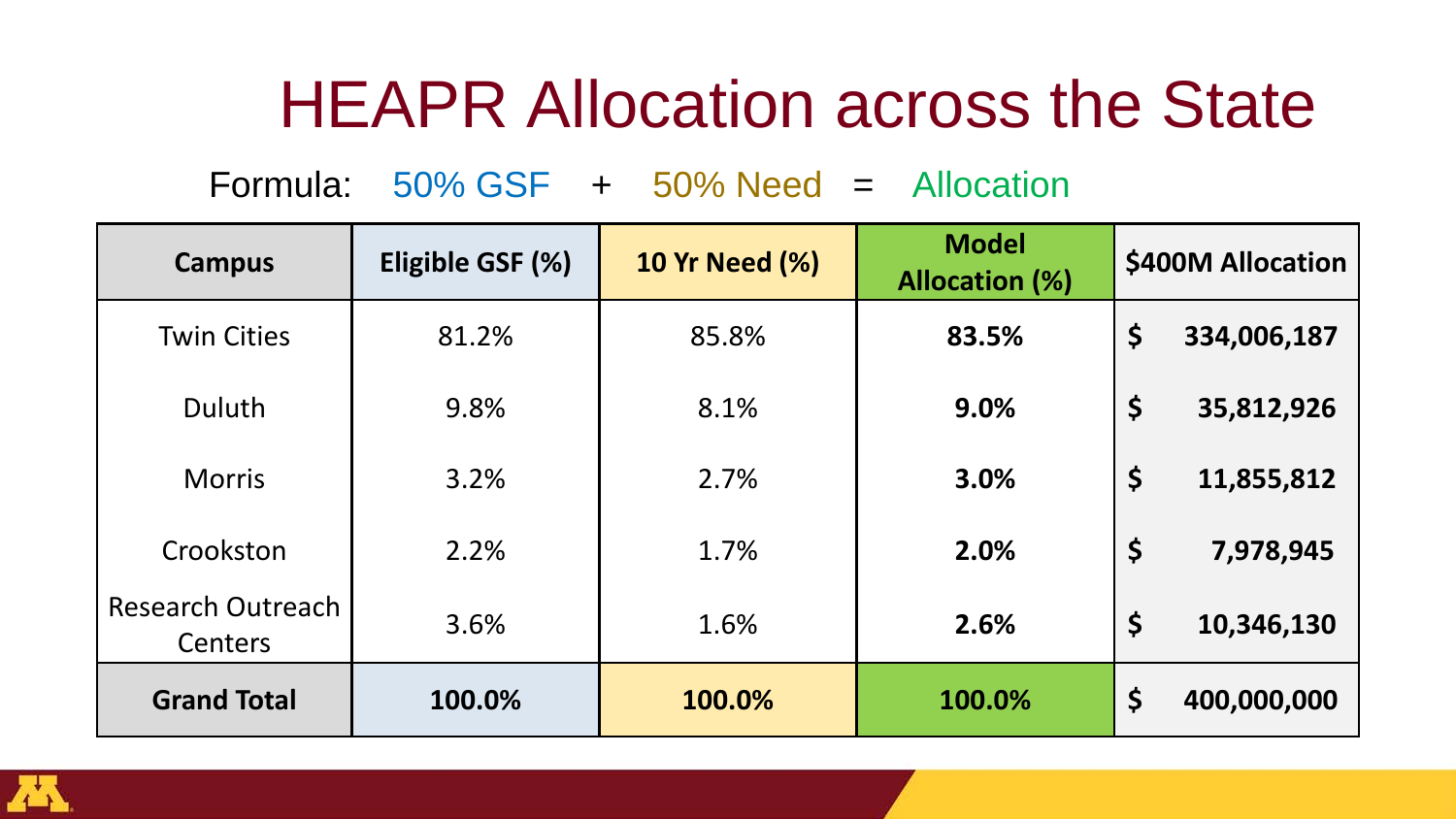### Campus Condition









Poor & Critical Condition (Sq Ft) 9,000,000 8.8M sf 8.500.000 8.000.000 7,500,000 7.5M sf 7,000,000 2013 2021 2014 2015 2016 2017 2018 2019

Note: all figures based on formally assessed facilities, plus actual or modeled values for non-assessed facilities less than 10 years old.

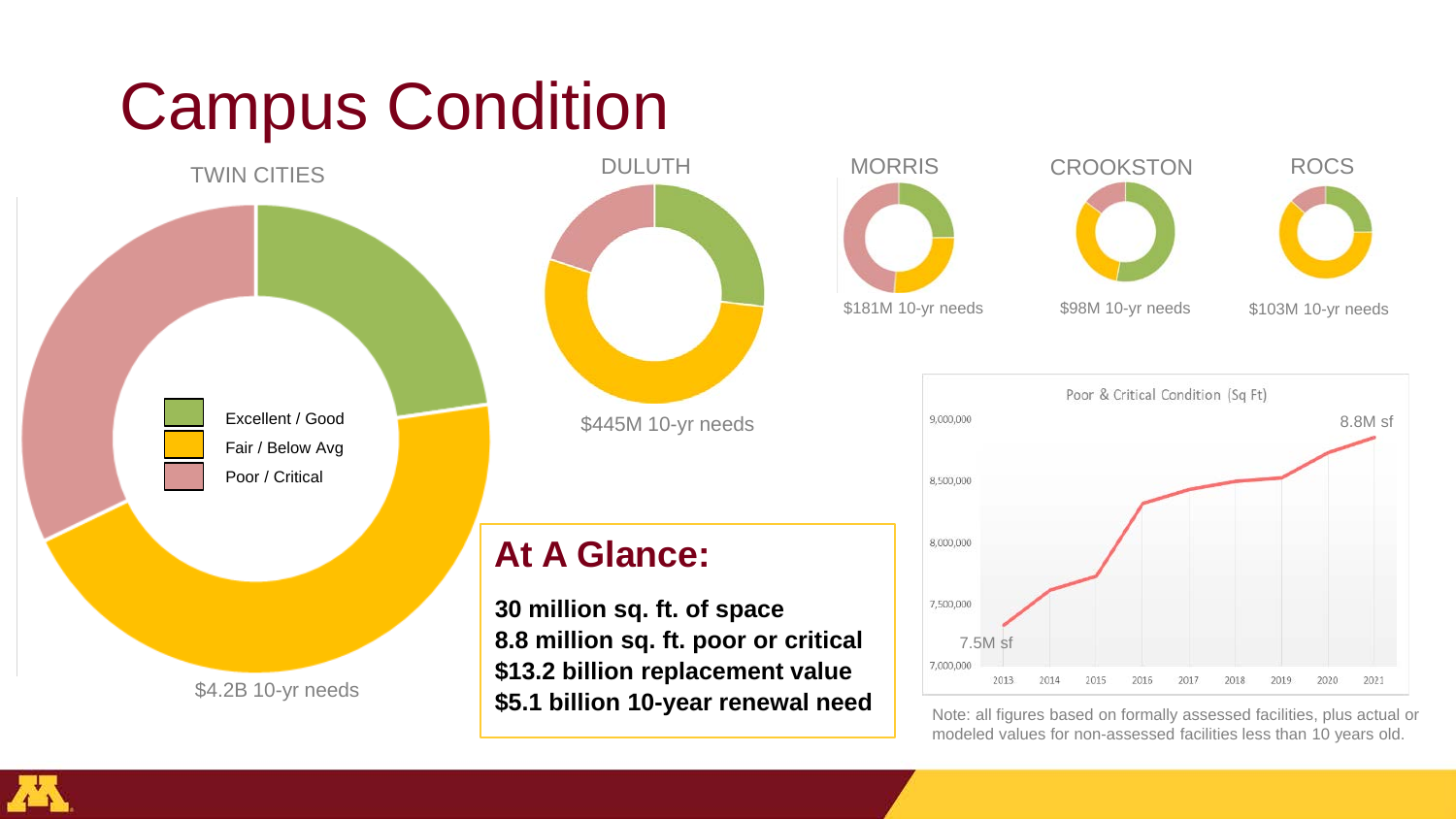### Renewal Target vs Actual Investment



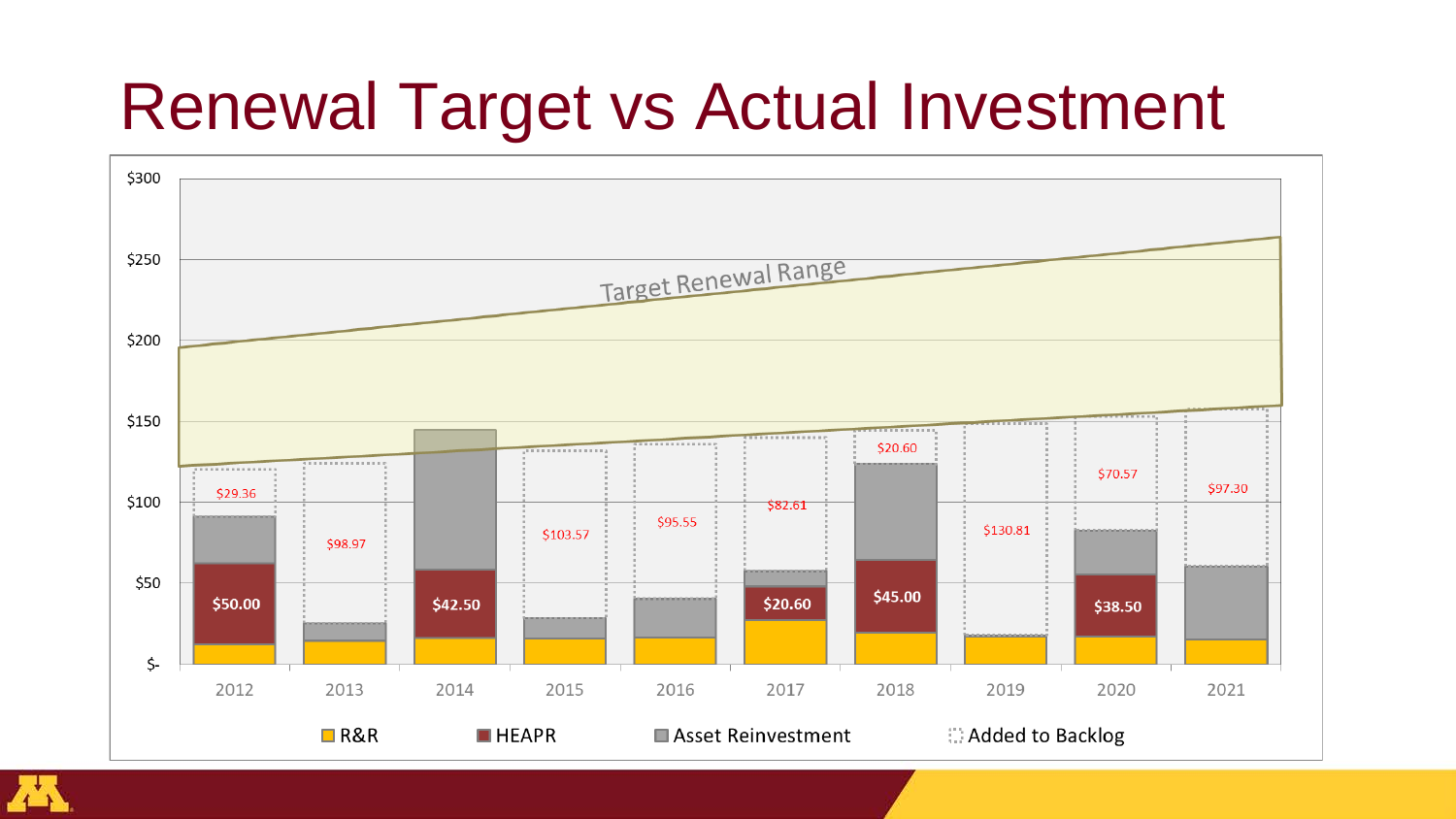# **Appropriation History and Progress**

| Year | <b>HEAPR Allocation</b> |            | % Spent or Encumbered<br><b>Under Contract</b> | % Spent, Encumbered or<br>Otherwise Obligated to<br>Complete a Project |  |
|------|-------------------------|------------|------------------------------------------------|------------------------------------------------------------------------|--|
| 2017 | \$                      | 24,863,998 | 100%                                           | 100%                                                                   |  |
| 2018 | \$                      | 45,000,000 | 99%                                            | 100%                                                                   |  |
| 2019 | \$                      |            | na                                             | na                                                                     |  |
| 2020 | \$                      | 38,495,000 | 87%                                            | 97%                                                                    |  |

Note: No HEAPR appropriation in 2019

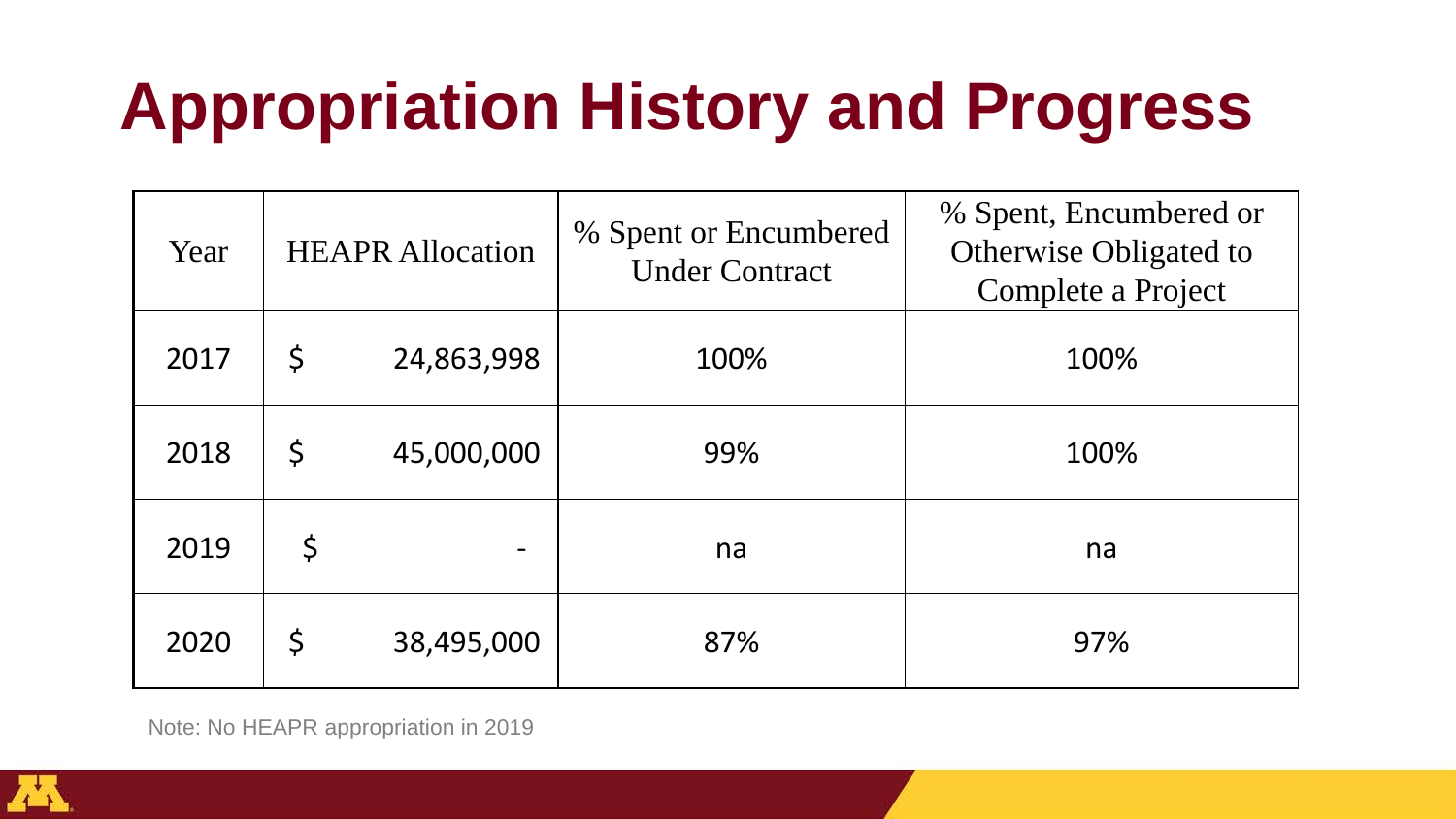# Systemwide Lease Space

### **Off-Campus Leases**

- $~575k$  sq ft total\* (<3% of total enterprise space)
- $\sim$ 335k sf ft, or  $\sim$ 60%, located in Greater MN
- $\sim$  27k sq ft 'TC All Other" (0.14% of total enterprise space)



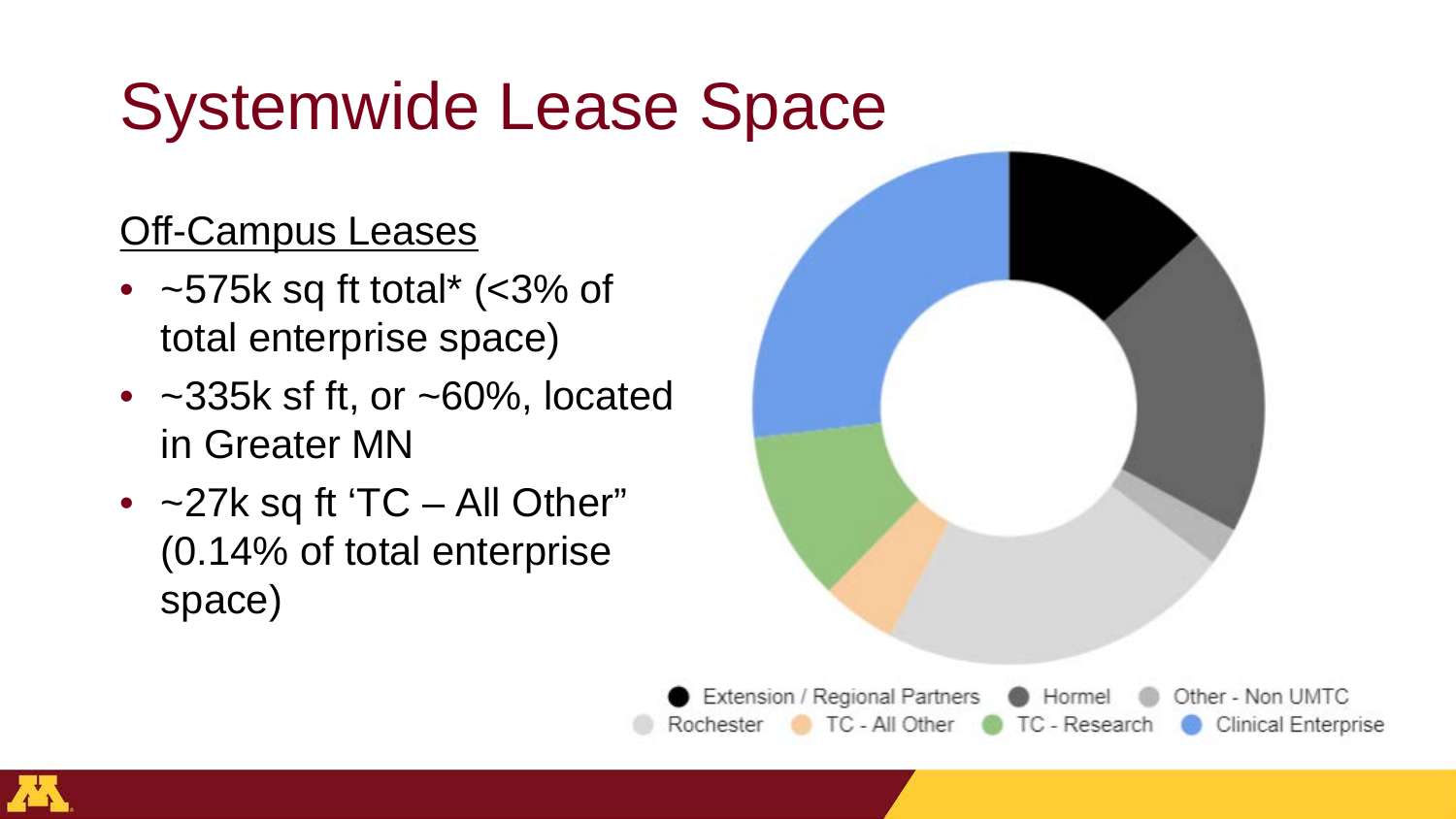

### UNIVERSITY OF MINNESOTA Driven to Discover<sup>®</sup>

Crookston Duluth Morris Rochester Twin Cities

The University of Minnesota is an equal opportunity educator and employer.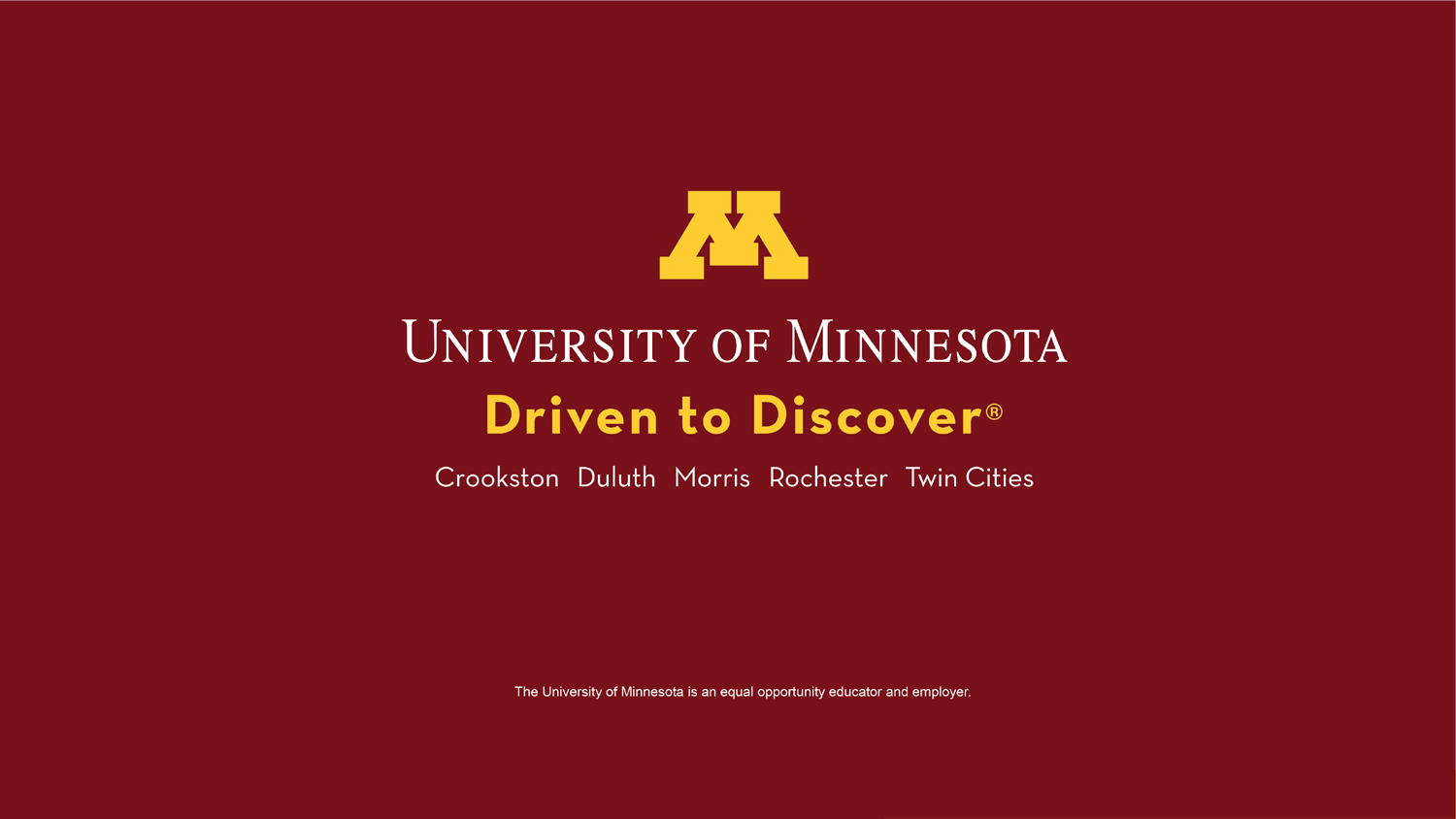